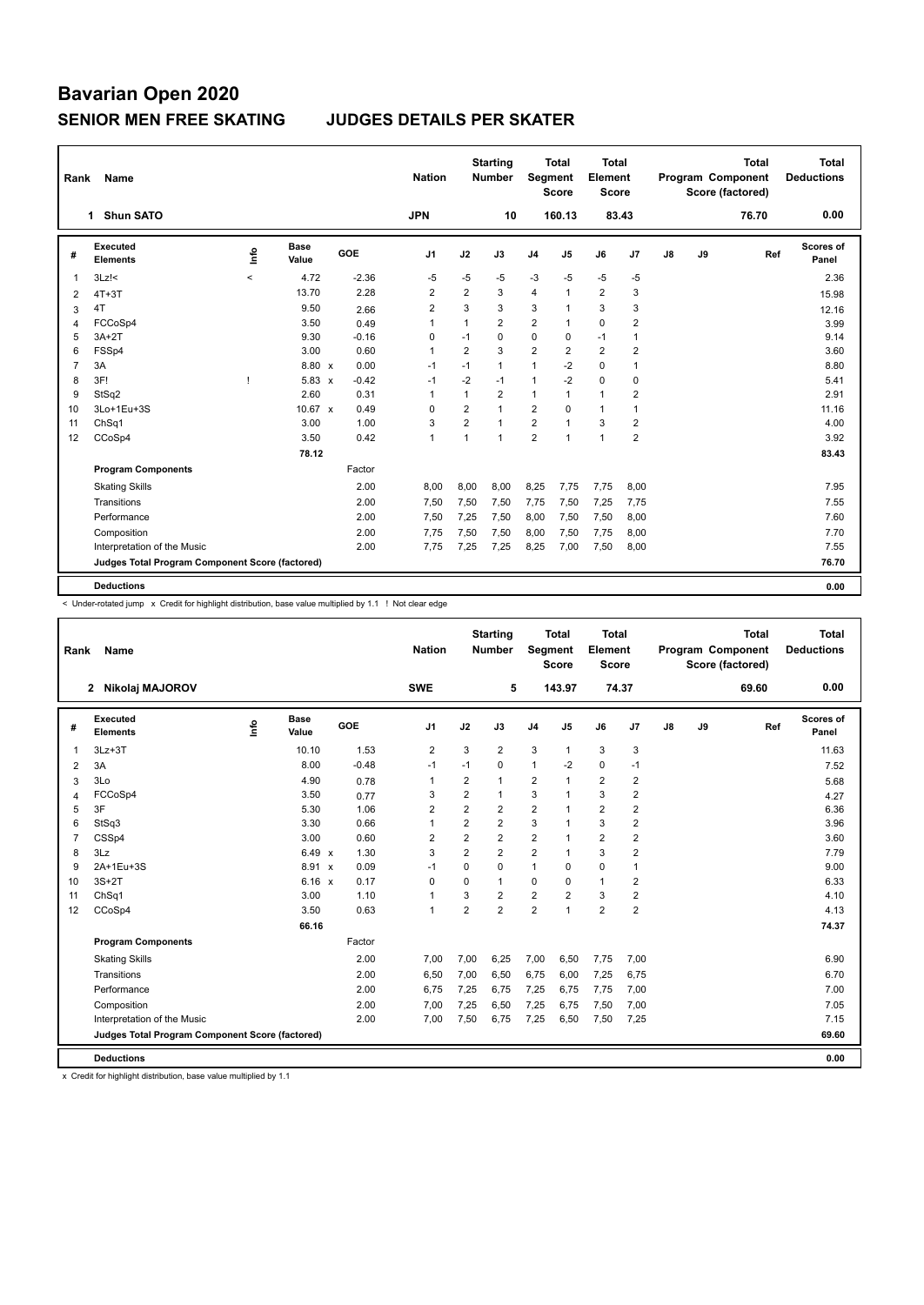| Rank           | <b>Name</b>                                     |      |                      |        | <b>Nation</b>  |                | <b>Starting</b><br><b>Number</b> | Segment        | Total<br><b>Score</b> | Total<br>Element<br><b>Score</b> |                         |               |    | <b>Total</b><br>Program Component<br>Score (factored) | Total<br><b>Deductions</b> |
|----------------|-------------------------------------------------|------|----------------------|--------|----------------|----------------|----------------------------------|----------------|-----------------------|----------------------------------|-------------------------|---------------|----|-------------------------------------------------------|----------------------------|
|                | <b>Nicola TODESCHINI</b><br>3                   |      |                      |        | SUI            |                | 6                                |                | 130.79                | 66.69                            |                         |               |    | 64.10                                                 | 0.00                       |
| #              | Executed<br><b>Elements</b>                     | ١nfo | <b>Base</b><br>Value | GOE    | J <sub>1</sub> | J2             | J3                               | J <sub>4</sub> | J5                    | J6                               | J7                      | $\mathsf{J}8$ | J9 | Ref                                                   | Scores of<br>Panel         |
| $\overline{1}$ | $3Lz + 2T$                                      |      | 7.20                 | 0.59   | $\mathbf{1}$   | $\mathbf{1}$   | $\mathbf{1}$                     | $\overline{2}$ | $\mathbf{1}$          | 0                                | $\overline{1}$          |               |    |                                                       | 7.79                       |
| 2              | 3A                                              |      | 8.00                 | 0.96   | -1             | $\mathbf{1}$   | $\Omega$                         | $\mathbf{1}$   | $\mathbf{1}$          | $\overline{2}$                   | $\overline{2}$          |               |    |                                                       | 8.96                       |
| 3              | 3Lz                                             |      | 5.90                 | 0.24   | 0              | 0              | 1                                | $\mathbf{1}$   | $\Omega$              | 0                                | $\overline{1}$          |               |    |                                                       | 6.14                       |
| 4              | CCSp4                                           |      | 3.20                 | 0.38   | $\mathbf 1$    | $\overline{2}$ | 0                                | $\mathbf{1}$   | $\mathbf{1}$          | $\overline{2}$                   | $\overline{1}$          |               |    |                                                       | 3.58                       |
| 5              | $3T+3T$                                         |      | 8.40                 | 0.92   | $\overline{2}$ | 3              | $\overline{2}$                   | $\overline{2}$ | $\overline{2}$        | 3                                | $\overline{2}$          |               |    |                                                       | 9.32                       |
| 6              | 2A+1Eu+3S                                       |      | 8.91 x               | 0.17   | 0              | 0              | 1                                | $\mathbf{1}$   | $\Omega$              | 0                                | $\overline{1}$          |               |    |                                                       | 9.08                       |
| $\overline{7}$ | 3Lo                                             |      | $5.39 \times$        | 0.20   | $\mathbf 0$    | 0              | 0                                | $\mathbf{1}$   | 0                     | $\mathbf{1}$                     | $\overline{\mathbf{c}}$ |               |    |                                                       | 5.59                       |
| 8              | FSSp4                                           |      | 3.00                 | 0.24   | $\Omega$       | $\overline{2}$ | 1                                | $\mathbf{1}$   | $\mathbf{1}$          | 0                                | $\overline{1}$          |               |    |                                                       | 3.24                       |
| 9              | StSq2                                           |      | 2.60                 | 0.16   | $\overline{1}$ | $\mathbf{1}$   | 0                                | $\overline{2}$ | $\mathbf 0$           | 0                                | $\overline{1}$          |               |    |                                                       | 2.76                       |
| 10             | Ch <sub>Sq1</sub>                               |      | 3.00                 | 0.10   | $\overline{1}$ | $\Omega$       | 0                                | $\mathbf{1}$   | $-1$                  | 0                                | 0                       |               |    |                                                       | 3.10                       |
| 11             | 2A                                              |      | $3.63 \times$        | 0.26   | 0              | 2              | 1                                | $\mathbf{1}$   | $\Omega$              | $\mathbf{1}$                     | $\mathbf 1$             |               |    |                                                       | 3.89                       |
| 12             | CCoSp3                                          |      | 3.00                 | 0.24   | 0              | $\mathbf{1}$   | $\Omega$                         | $\overline{2}$ | $\mathbf{1}$          | $\mathbf{1}$                     | $\overline{1}$          |               |    |                                                       | 3.24                       |
|                |                                                 |      | 62.23                |        |                |                |                                  |                |                       |                                  |                         |               |    |                                                       | 66.69                      |
|                | <b>Program Components</b>                       |      |                      | Factor |                |                |                                  |                |                       |                                  |                         |               |    |                                                       |                            |
|                | <b>Skating Skills</b>                           |      |                      | 2.00   | 6,75           | 7,00           | 6,25                             | 6,75           | 6,50                  | 6,75                             | 6,75                    |               |    |                                                       | 6.70                       |
|                | Transitions                                     |      |                      | 2.00   | 6,00           | 6,00           | 5.75                             | 6,25           | 6,00                  | 6,25                             | 6,50                    |               |    |                                                       | 6.10                       |
|                | Performance                                     |      |                      | 2.00   | 6,50           | 6,00           | 6,25                             | 6,75           | 6,50                  | 6,50                             | 6,75                    |               |    |                                                       | 6.50                       |
|                | Composition                                     |      |                      | 2.00   | 6,25           | 6,25           | 6,00                             | 6,50           | 6,25                  | 6,50                             | 6,75                    |               |    |                                                       | 6.35                       |
|                | Interpretation of the Music                     |      |                      | 2.00   | 6,50           | 5,75           | 6,25                             | 6,75           | 6,25                  | 6,25                             | 6,75                    |               |    |                                                       | 6.40                       |
|                | Judges Total Program Component Score (factored) |      |                      |        |                |                |                                  |                |                       |                                  |                         |               |    |                                                       | 64.10                      |
|                | <b>Deductions</b>                               |      |                      |        |                |                |                                  |                |                       |                                  |                         |               |    |                                                       | 0.00                       |

x Credit for highlight distribution, base value multiplied by 1.1

| Rank           | Name                                            |      |                      |         | <b>Nation</b> |                | <b>Starting</b><br><b>Number</b> | Segment        | <b>Total</b><br><b>Score</b> | <b>Total</b><br>Element<br><b>Score</b> |                |               |    | <b>Total</b><br>Program Component<br>Score (factored) | <b>Total</b><br><b>Deductions</b> |
|----------------|-------------------------------------------------|------|----------------------|---------|---------------|----------------|----------------------------------|----------------|------------------------------|-----------------------------------------|----------------|---------------|----|-------------------------------------------------------|-----------------------------------|
|                | 4 Maurizio ZANDRON                              |      |                      |         | <b>AUT</b>    |                | $\overline{7}$                   |                | 129.74                       | 64.54                                   |                |               |    | 66.20                                                 | $-1.00$                           |
| #              | Executed<br><b>Elements</b>                     | Info | <b>Base</b><br>Value | GOE     | J1            | J2             | J3                               | J <sub>4</sub> | J5                           | J6                                      | J7             | $\mathsf{J}8$ | J9 | Ref                                                   | Scores of<br>Panel                |
| 1              | 3A                                              |      | 8.00                 | $-0.16$ | $-1$          | $\Omega$       | $-1$                             | $\mathbf 0$    | $\Omega$                     | 0                                       | $\mathbf 0$    |               |    |                                                       | 7.84                              |
| 2              | 3Lo                                             |      | 4.90                 | 0.10    | $\mathbf 0$   | $\mathbf 0$    | 0                                | $\overline{1}$ | $\mathbf 0$                  | $\mathbf{1}$                            | $\mathbf 0$    |               |    |                                                       | 5.00                              |
| 3              | $3Lz + 3T$                                      |      | 10.10                | 0.35    | 1             | $\mathbf{1}$   | 0                                | $\mathbf{1}$   | $\Omega$                     | $\mathbf{1}$                            | $\mathbf 0$    |               |    |                                                       | 10.45                             |
| $\overline{4}$ | 2A                                              |      | 3.30                 | 0.07    | 0             | $-1$           | $\Omega$                         | $\mathbf{1}$   | $\Omega$                     | 0                                       | $\overline{1}$ |               |    |                                                       | 3.37                              |
| 5              | FSSp4                                           |      | 3.00                 | 0.30    | $\mathbf{1}$  | $\mathbf{1}$   | $\mathbf{1}$                     | $\mathbf{1}$   | $\mathbf{1}$                 | $\mathbf{1}$                            | $\mathbf 0$    |               |    |                                                       | 3.30                              |
| 6              | ChSq1                                           |      | 3.00                 | 0.40    | $\mathbf{1}$  | $\overline{2}$ | $\mathbf{1}$                     | $\mathbf{1}$   | $\Omega$                     | $\mathbf{1}$                            | $\mathbf 0$    |               |    |                                                       | 3.40                              |
| $\overline{7}$ | 3Lo+1Eu+3S                                      |      | 10.67 x              | $-0.29$ | $-1$          | $-2$           | $-1$                             | 0              | $\Omega$                     | $-1$                                    | $\mathbf 0$    |               |    |                                                       | 10.38                             |
| 8              | 3Fe                                             | e    | 4.66 x               | $-1.53$ | $-2$          | $-4$           | $-4$                             | $-2$           | $-4$                         | $-4$                                    | -4             |               |    |                                                       | 3.13                              |
| 9              | 3Lz                                             |      | 6.49 x               | 0.12    | $\mathbf{1}$  | $\Omega$       | $\Omega$                         | $\mathbf 0$    | $\Omega$                     | 0                                       | $\overline{1}$ |               |    |                                                       | 6.61                              |
| 10             | StSq4                                           |      | 3.90                 | 0.62    | $\mathbf{1}$  | $\overline{2}$ | $\overline{2}$                   | 3              | $\overline{\mathbf{1}}$      | $\overline{2}$                          | $\overline{1}$ |               |    |                                                       | 4.52                              |
| 11             | CCoSp3                                          |      | 3.00                 | 0.30    | $\mathbf{1}$  | $\overline{2}$ | $\mathbf{1}$                     | $\mathbf{1}$   | $\overline{1}$               | $\mathbf{1}$                            | $\overline{1}$ |               |    |                                                       | 3.30                              |
| 12             | FCCoSp3                                         |      | 3.00                 | 0.24    | $\mathbf 0$   | $\mathbf{1}$   | 0                                | $\overline{1}$ | $\mathbf{1}$                 | $\mathbf{1}$                            | $\overline{1}$ |               |    |                                                       | 3.24                              |
|                |                                                 |      | 64.02                |         |               |                |                                  |                |                              |                                         |                |               |    |                                                       | 64.54                             |
|                | <b>Program Components</b>                       |      |                      | Factor  |               |                |                                  |                |                              |                                         |                |               |    |                                                       |                                   |
|                | <b>Skating Skills</b>                           |      |                      | 2.00    | 6,50          | 7,25           | 5,75                             | 6,75           | 6,50                         | 6,25                                    | 6,50           |               |    |                                                       | 6.50                              |
|                | Transitions                                     |      |                      | 2.00    | 6,25          | 7,00           | 5.75                             | 6,50           | 6,25                         | 6,00                                    | 6,25           |               |    |                                                       | 6.25                              |
|                | Performance                                     |      |                      | 2.00    | 7,00          | 7,50           | 6,25                             | 7,00           | 6,75                         | 6,50                                    | 6,50           |               |    |                                                       | 6.75                              |
|                | Composition                                     |      |                      | 2.00    | 7,00          | 7,25           | 6,00                             | 7,25           | 6,75                         | 6,50                                    | 6,75           |               |    |                                                       | 6.85                              |
|                | Interpretation of the Music                     |      |                      | 2.00    | 6,75          | 7,25           | 6,50                             | 7,25           | 6,50                         | 6,75                                    | 6,50           |               |    |                                                       | 6.75                              |
|                | Judges Total Program Component Score (factored) |      |                      |         |               |                |                                  |                |                              |                                         |                |               |    |                                                       | 66.20                             |
|                | <b>Deductions</b>                               |      | Time violation:      | $-1.00$ |               |                |                                  |                |                              |                                         |                |               |    |                                                       | $-1.00$                           |

x Credit for highlight distribution, base value multiplied by 1.1 e Wrong edge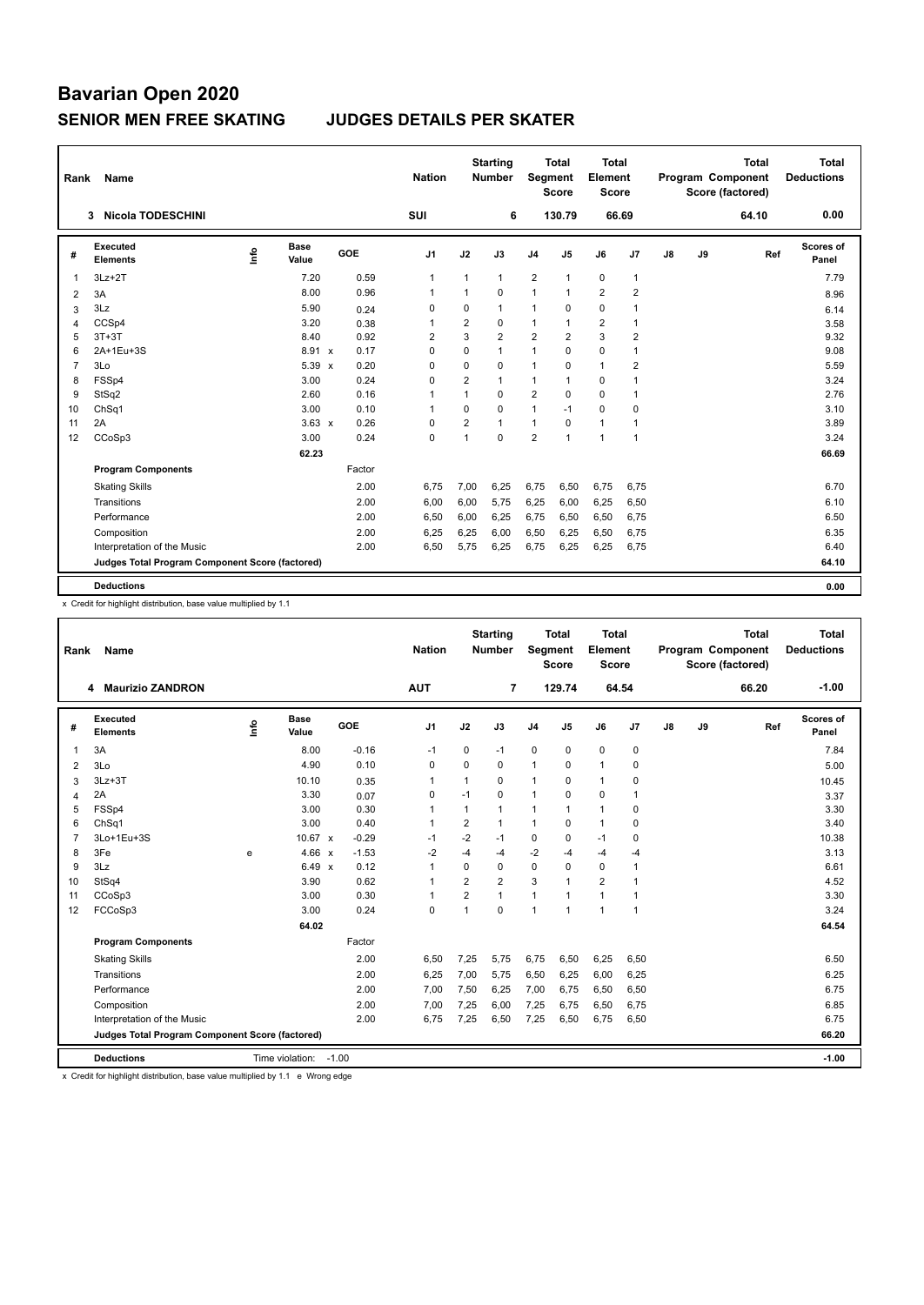| Rank           | <b>Name</b>                                     |      |                      |            | <b>Nation</b>  |                | <b>Starting</b><br><b>Number</b> | <b>Segment</b> | <b>Total</b><br><b>Score</b> | <b>Total</b><br>Element<br><b>Score</b> |                |               |    | <b>Total</b><br>Program Component<br>Score (factored) | <b>Total</b><br><b>Deductions</b> |
|----------------|-------------------------------------------------|------|----------------------|------------|----------------|----------------|----------------------------------|----------------|------------------------------|-----------------------------------------|----------------|---------------|----|-------------------------------------------------------|-----------------------------------|
|                | 5 Yuto KISHINA                                  |      |                      |            | <b>JPN</b>     |                | 8                                |                | 129.72                       |                                         | 58.12          |               |    | 71.60                                                 | 0.00                              |
| #              | Executed<br><b>Elements</b>                     | ١nfo | <b>Base</b><br>Value | <b>GOE</b> | J <sub>1</sub> | J2             | J3                               | J <sub>4</sub> | J5                           | J6                                      | J <sub>7</sub> | $\mathsf{J}8$ | J9 | Ref                                                   | <b>Scores of</b><br>Panel         |
| $\mathbf{1}$   | $3A < +2T$                                      | <<   | 4.60                 | $-1.39$    | $-4$           | $-5$           | $-5$                             | $-2$           | $-5$                         | $-4$                                    | $-3$           |               |    |                                                       | 3.21                              |
| 2              | 1A                                              |      | 1.10                 | 0.02       | $-1$           | 1              | 0                                | $\mathbf 0$    | 0                            | $\mathbf{1}$                            | $\mathbf 0$    |               |    |                                                       | 1.12                              |
| 3              | CSSp3                                           |      | 2.60                 | 0.26       | 2              | 0              | 0                                | $\mathbf{1}$   | $\mathbf{1}$                 | $\overline{2}$                          | $\overline{1}$ |               |    |                                                       | 2.86                              |
| 4              | 3Lz!                                            |      | 5.90                 | 0.00       | 0              | $\mathbf{1}$   | $-2$                             | $\mathbf{1}$   | $-1$                         | 0                                       | $\mathbf 0$    |               |    |                                                       | 5.90                              |
| 5              | 3F                                              |      | 5.30                 | 0.85       | $\overline{1}$ | $\overline{2}$ | 1                                | $\overline{2}$ | $\mathbf{1}$                 | 3                                       | $\overline{2}$ |               |    |                                                       | 6.15                              |
| 6              | StSq2                                           |      | 2.60                 | 0.36       | $\overline{1}$ | $\mathbf{1}$   | 1                                | 3              | $\mathbf{1}$                 | $\overline{2}$                          | $\overline{2}$ |               |    |                                                       | 2.96                              |
| $\overline{7}$ | $3Lo+3T$                                        |      | $10.01 \times$       | 1.08       | $\overline{2}$ | $\overline{2}$ | $\overline{2}$                   | 3              | $\mathbf{1}$                 | $\overline{2}$                          | 3              |               |    |                                                       | 11.09                             |
| 8              | ChSq1                                           |      | 3.00                 | 0.50       | $\overline{1}$ | $\mathbf{1}$   | 1                                | $\overline{2}$ | $\Omega$                     | 1                                       | $\overline{1}$ |               |    |                                                       | 3.50                              |
| 9              | 3S+1Eu+2S                                       |      | 6.71 x               | 0.52       | $\mathbf 0$    | $\overline{2}$ | 1                                | $\overline{2}$ | 0                            | $\mathbf{1}$                            | $\overline{2}$ |               |    |                                                       | 7.23                              |
| 10             | FCSp4                                           |      | 3.20                 | 0.58       | $\overline{2}$ | $\mathbf{1}$   | $\overline{2}$                   | $\overline{2}$ | $\mathbf{1}$                 | $\overline{2}$                          | $\overline{2}$ |               |    |                                                       | 3.78                              |
| 11             | 3Lo                                             |      | 5.39 x               | 0.59       | $\overline{1}$ | 1              | 1                                | $\mathbf{1}$   | $\mathbf{1}$                 | $\overline{2}$                          | $\overline{2}$ |               |    |                                                       | 5.98                              |
| 12             | CCoSp4                                          |      | 3.50                 | 0.84       | $\overline{2}$ | 3              | $\overline{2}$                   | 3              | $\overline{2}$               | $\overline{2}$                          | 3              |               |    |                                                       | 4.34                              |
|                |                                                 |      | 53.91                |            |                |                |                                  |                |                              |                                         |                |               |    |                                                       | 58.12                             |
|                | <b>Program Components</b>                       |      |                      | Factor     |                |                |                                  |                |                              |                                         |                |               |    |                                                       |                                   |
|                | <b>Skating Skills</b>                           |      |                      | 2.00       | 7.50           | 7,75           | 7.25                             | 7,50           | 7,00                         | 7,75                                    | 7,50           |               |    |                                                       | 7.50                              |
|                | Transitions                                     |      |                      | 2.00       | 6,75           | 6,75           | 6,75                             | 7,25           | 6,50                         | 7,00                                    | 7,25           |               |    |                                                       | 6.90                              |
|                | Performance                                     |      |                      | 2.00       | 7,00           | 6,75           | 7,00                             | 7,25           | 6,75                         | 7,25                                    | 7,50           |               |    |                                                       | 7.05                              |
|                | Composition                                     |      |                      | 2.00       | 7,25           | 7,00           | 7,25                             | 7,50           | 6,75                         | 7,50                                    | 7,50           |               |    |                                                       | 7.30                              |
|                | Interpretation of the Music                     |      |                      | 2.00       | 7,25           | 6,50           | 7,00                             | 7,50           | 6,50                         | 7,00                                    | 7,50           |               |    |                                                       | 7.05                              |
|                | Judges Total Program Component Score (factored) |      |                      |            |                |                |                                  |                |                              |                                         |                |               |    |                                                       | 71.60                             |
|                | <b>Deductions</b>                               |      |                      |            |                |                |                                  |                |                              |                                         |                |               |    |                                                       | 0.00                              |

<< Downgraded jump x Credit for highlight distribution, base value multiplied by 1.1 ! Not clear edge

| Rank           | Name                                            |      |                      |         | <b>Nation</b>  |                | <b>Starting</b><br><b>Number</b> | Segment        | <b>Total</b><br><b>Score</b> | <b>Total</b><br>Element<br><b>Score</b> |                |    |    | <b>Total</b><br>Program Component<br>Score (factored) | <b>Total</b><br><b>Deductions</b> |
|----------------|-------------------------------------------------|------|----------------------|---------|----------------|----------------|----------------------------------|----------------|------------------------------|-----------------------------------------|----------------|----|----|-------------------------------------------------------|-----------------------------------|
|                | <b>Adrien TESSON</b><br>6                       |      |                      |         | <b>FRA</b>     |                | 4                                |                | 128.31                       | 63.11                                   |                |    |    | 65.20                                                 | 0.00                              |
| #              | Executed<br><b>Elements</b>                     | info | <b>Base</b><br>Value | GOE     | J1             | J2             | J3                               | J <sub>4</sub> | J5                           | J6                                      | J7             | J8 | J9 | Ref                                                   | Scores of<br>Panel                |
| 1              | 4T<<                                            | <<   | 4.20                 | $-1.93$ | -4             | $-5$           | $-5$                             | $-3$           | $-5$                         | $-5$                                    | -4             |    |    |                                                       | 2.27                              |
| 2              | 3A                                              |      | 8.00                 | $-1.60$ | $-2$           | $-2$           | $-2$                             | $-2$           | $-2$                         | $-2$                                    | $-2$           |    |    |                                                       | 6.40                              |
| 3              | $3Lz + 3T$                                      |      | 10.10                | $-0.83$ | $-2$           | $-1$           | $-1$                             | $\mathbf 0$    | $-2$                         | $-1$                                    | $-2$           |    |    |                                                       | 9.27                              |
| 4              | ChSq1                                           |      | 3.00                 | 0.50    | $\mathbf{1}$   | 1              | $\mathbf{1}$                     | $\mathbf{1}$   |                              | $\mathbf{1}$                            | 0              |    |    |                                                       | 3.50                              |
| 5              | 3Lz                                             |      | 5.90                 | 0.59    | $\mathbf{1}$   | 1              | 1                                | $\overline{1}$ | 1                            | $\overline{2}$                          | 1              |    |    |                                                       | 6.49                              |
| 6              | FSSp4                                           |      | 3.00                 | 0.18    | 0              | 1              | 1                                | $\mathbf{1}$   | $\Omega$                     | $\mathbf{1}$                            | 0              |    |    |                                                       | 3.18                              |
| $\overline{7}$ | 3Lo+1Eu+3S                                      |      | $10.67 \times$       | $-0.20$ | $-1$           | $-2$           | 0                                | $-1$           | $\Omega$                     | $\mathbf 0$                             | 0              |    |    |                                                       | 10.47                             |
| 8              | $2A+2T$                                         |      | $5.06 \times$        | 0.13    | $\mathbf 0$    | 1              | 0                                | $\mathbf 0$    | 1                            | $\mathbf 0$                             | 1              |    |    |                                                       | 5.19                              |
| 9              | 3Lo                                             |      | $5.39 \times$        | 0.39    | $\mathbf{1}$   | $\mathbf 0$    | $\mathbf{1}$                     | $\mathbf{1}$   | $\Omega$                     | $\mathbf{1}$                            | $\mathbf{1}$   |    |    |                                                       | 5.78                              |
| 10             | CCSp3                                           |      | 2.80                 | 0.39    | 2              | 2              | $\mathbf{1}$                     | $\mathbf{1}$   | 1                            | $\overline{2}$                          | 1              |    |    |                                                       | 3.19                              |
| 11             | StSq3                                           |      | 3.30                 | 0.59    | $\mathbf{1}$   | $\overline{2}$ | $\overline{2}$                   | $\overline{2}$ | 1                            | $\overline{2}$                          | $\overline{2}$ |    |    |                                                       | 3.89                              |
| 12             | CCoSp3                                          |      | 3.00                 | 0.48    | $\overline{2}$ | $\overline{2}$ | $\overline{2}$                   | $\overline{2}$ | 1                            | $\overline{1}$                          | $\mathbf{1}$   |    |    |                                                       | 3.48                              |
|                |                                                 |      | 64.42                |         |                |                |                                  |                |                              |                                         |                |    |    |                                                       | 63.11                             |
|                | <b>Program Components</b>                       |      |                      | Factor  |                |                |                                  |                |                              |                                         |                |    |    |                                                       |                                   |
|                | <b>Skating Skills</b>                           |      |                      | 2.00    | 6,50           | 6,75           | 6,50                             | 6,75           | 6,50                         | 6,25                                    | 6,50           |    |    |                                                       | 6.55                              |
|                | Transitions                                     |      |                      | 2.00    | 6,25           | 6,50           | 6,25                             | 6,50           | 6,00                         | 5,75                                    | 6,25           |    |    |                                                       | 6.25                              |
|                | Performance                                     |      |                      | 2.00    | 6,25           | 7,25           | 6,75                             | 6,75           | 6,50                         | 6,00                                    | 6,50           |    |    |                                                       | 6.55                              |
|                | Composition                                     |      |                      | 2.00    | 6,25           | 7,00           | 6,50                             | 6,75           | 6,50                         | 6,50                                    | 6,75           |    |    |                                                       | 6.60                              |
|                | Interpretation of the Music                     |      |                      | 2.00    | 6,50           | 7,25           | 6,50                             | 7,00           | 6,50                         | 6,25                                    | 6,75           |    |    |                                                       | 6.65                              |
|                | Judges Total Program Component Score (factored) |      |                      |         |                |                |                                  |                |                              |                                         |                |    |    |                                                       | 65.20                             |
|                | <b>Deductions</b>                               |      |                      |         |                |                |                                  |                |                              |                                         |                |    |    |                                                       | 0.00                              |

<< Downgraded jump x Credit for highlight distribution, base value multiplied by 1.1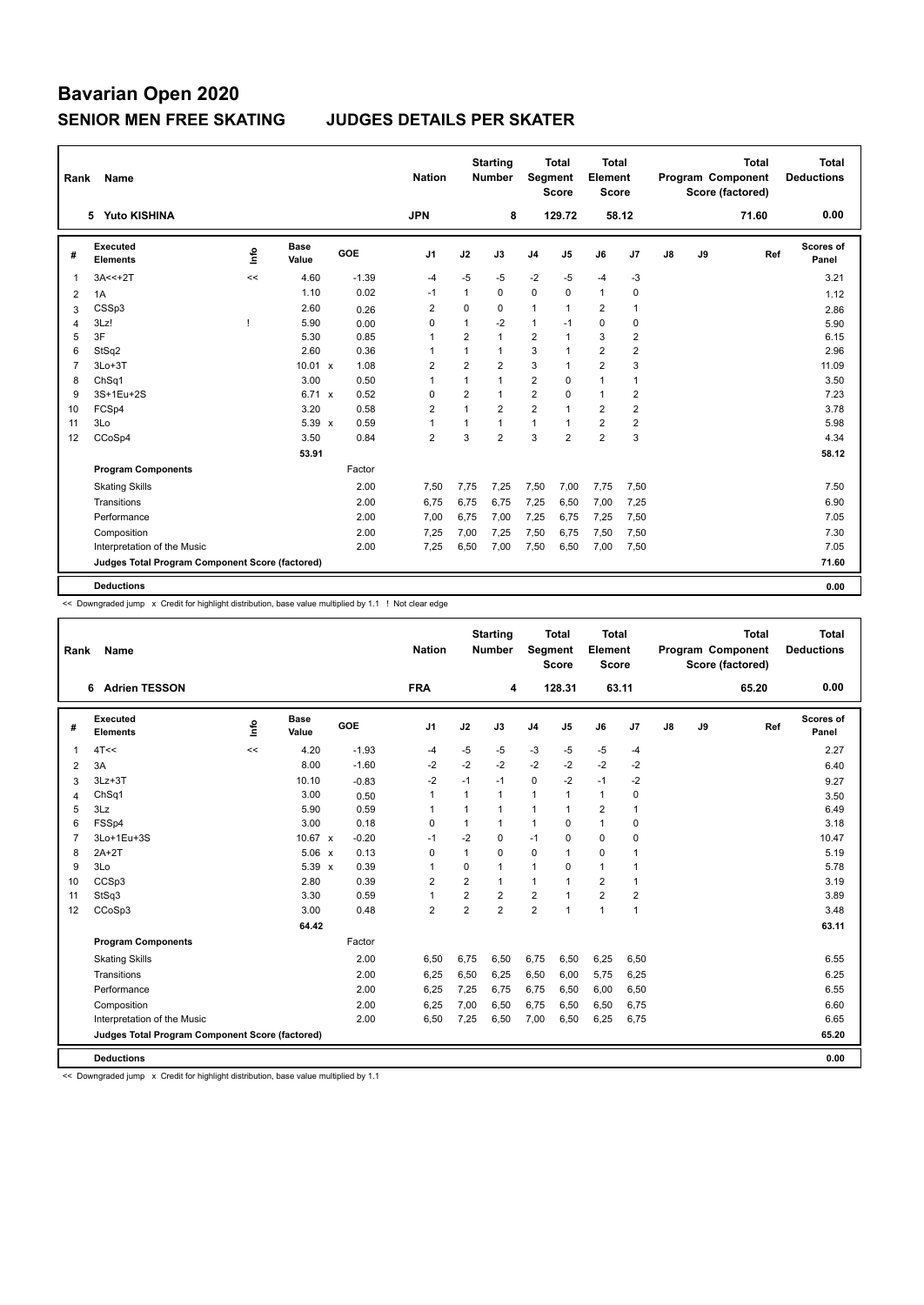| Name                        |                                                                                           |                      |                                                 | <b>Nation</b>                                    |                |                |                                                  |                           |                                                            |                |                                                                          |    | <b>Total</b> | <b>Total</b><br><b>Deductions</b>            |
|-----------------------------|-------------------------------------------------------------------------------------------|----------------------|-------------------------------------------------|--------------------------------------------------|----------------|----------------|--------------------------------------------------|---------------------------|------------------------------------------------------------|----------------|--------------------------------------------------------------------------|----|--------------|----------------------------------------------|
| Jonathan HEß                |                                                                                           |                      |                                                 | <b>GER</b>                                       |                |                |                                                  |                           |                                                            |                |                                                                          |    | 67.00        | 0.00                                         |
| Executed<br><b>Elements</b> | ۴ů                                                                                        | <b>Base</b><br>Value | GOE                                             | J <sub>1</sub>                                   | J2             | J3             | J <sub>4</sub>                                   | J <sub>5</sub>            | J6                                                         | J7             | J8                                                                       | J9 |              | Scores of<br>Panel                           |
| 3A                          |                                                                                           | 8.00                 | 1.60                                            | $\mathbf{1}$                                     | $\overline{2}$ | $\overline{2}$ | $\overline{2}$                                   | $\overline{2}$            | $\overline{2}$                                             | 3              |                                                                          |    |              | 9.60                                         |
| $2A+2T$                     |                                                                                           | 4.60                 | 0.26                                            | 0                                                | 1              | $\mathbf{1}$   | $\overline{2}$                                   | $\mathbf{1}$              | $\Omega$                                                   | $\overline{1}$ |                                                                          |    |              | 4.86                                         |
| 3Lz+1Eu+2S                  |                                                                                           | 7.70                 | $-0.12$                                         | -1                                               | 0              | $\Omega$       | 1                                                | $\Omega$                  | $-1$                                                       | 0              |                                                                          |    |              | 7.58                                         |
| CCoSp4                      |                                                                                           | 3.50                 | 0.35                                            | $\overline{1}$                                   | 1              | 0              | $\mathbf{1}$                                     | 2                         | $\mathbf{1}$                                               | -1             |                                                                          |    |              | 3.85                                         |
| StSq3                       |                                                                                           | 3.30                 | 0.20                                            | 0                                                | $\Omega$       | $\mathbf{1}$   | $\overline{2}$                                   | 1                         | $\mathbf 0$                                                | $\overline{1}$ |                                                                          |    |              | 3.50                                         |
| CCSp4                       |                                                                                           | 3.20                 | 0.19                                            | $\overline{1}$                                   | $\mathbf 0$    | $\mathbf 0$    | $\mathbf{1}$                                     | $\mathbf{1}$              | $\mathbf 0$                                                | $\overline{2}$ |                                                                          |    |              | 3.39                                         |
| 3T                          |                                                                                           | 4.20                 | $-0.84$                                         | $-3$                                             | $-2$           | $-2$           | $-1$                                             | $-1$                      | $-3$                                                       | $-2$           |                                                                          |    |              | 3.36                                         |
| 3Lz                         |                                                                                           |                      | $-0.12$                                         | -1                                               | $\mathbf 0$    | $\Omega$       | $\mathbf 0$                                      | 0                         | $-1$                                                       | 0              |                                                                          |    |              | 6.37                                         |
| 3Lo                         |                                                                                           |                      | 0.59                                            | $\overline{1}$                                   | $\overline{2}$ | $\mathbf{1}$   | $\mathbf{1}$                                     | $\mathbf 0$               | $\mathbf{1}$                                               | $\overline{2}$ |                                                                          |    |              | 5.98                                         |
| ChSq1                       |                                                                                           | 3.00                 | 0.40                                            | 0                                                | 1              | $\mathbf{1}$   | $\mathbf{1}$                                     | 1                         | $-1$                                                       | $\overline{1}$ |                                                                          |    |              | 3.40                                         |
| 2A                          |                                                                                           |                      | 0.20                                            | 0                                                | $\mathbf 0$    | $\mathbf{1}$   | $\mathbf{1}$                                     | 1                         | $\mathbf 0$                                                | $\mathbf{1}$   |                                                                          |    |              | 3.83                                         |
| FSSp3                       |                                                                                           | 2.60                 | 0.26                                            | $\overline{1}$                                   | 1              | $\mathbf{1}$   | 1                                                | 1                         | $\mathbf{1}$                                               | $\overline{1}$ |                                                                          |    |              | 2.86                                         |
|                             |                                                                                           | 55.61                |                                                 |                                                  |                |                |                                                  |                           |                                                            |                |                                                                          |    |              | 58.58                                        |
| <b>Program Components</b>   |                                                                                           |                      | Factor                                          |                                                  |                |                |                                                  |                           |                                                            |                |                                                                          |    |              |                                              |
| <b>Skating Skills</b>       |                                                                                           |                      | 2.00                                            | 6,75                                             | 7,00           | 6,00           | 7,00                                             | 6,75                      | 6,50                                                       | 7,25           |                                                                          |    |              | 6.80                                         |
| Transitions                 |                                                                                           |                      | 2.00                                            | 6,50                                             | 6,50           | 6,50           | 6,50                                             | 6,75                      | 6,25                                                       | 7,00           |                                                                          |    |              | 6.55                                         |
| Performance                 |                                                                                           |                      | 2.00                                            | 6.75                                             |                |                |                                                  |                           |                                                            |                |                                                                          |    |              | 6.60                                         |
|                             |                                                                                           |                      | 2.00                                            | 6,75                                             | 6,75           | 6,50           |                                                  | 7,25                      | 6,75                                                       |                |                                                                          |    |              | 6.90                                         |
|                             |                                                                                           |                      |                                                 |                                                  |                |                |                                                  |                           |                                                            |                |                                                                          |    |              | 6.65                                         |
|                             |                                                                                           |                      |                                                 |                                                  |                |                |                                                  |                           |                                                            |                |                                                                          |    |              | 67.00                                        |
|                             |                                                                                           |                      |                                                 |                                                  |                |                |                                                  |                           |                                                            |                |                                                                          |    |              | 0.00                                         |
|                             | Rank<br>$\overline{7}$<br>Composition<br>Interpretation of the Music<br><b>Deductions</b> |                      | Judges Total Program Component Score (factored) | $6.49 \times$<br>5.39 x<br>$3.63 \times$<br>2.00 | 6,50           | 6,50<br>6,25   | <b>Starting</b><br><b>Number</b><br>6,25<br>6,50 | 9<br>6,75<br>7,00<br>7,00 | Total<br>Segment<br><b>Score</b><br>125.58<br>6,75<br>7,00 | 6,00<br>6,25   | <b>Total</b><br>Element<br><b>Score</b><br>58.58<br>7,00<br>7,25<br>7,00 |    |              | Program Component<br>Score (factored)<br>Ref |

x Credit for highlight distribution, base value multiplied by 1.1

| Rank           | <b>Name</b>                                     |         |                 |         | <b>Nation</b>  |                | <b>Starting</b><br><b>Number</b> | <b>Segment</b> | <b>Total</b><br><b>Score</b> | <b>Total</b><br>Element<br>Score |                |               |    | <b>Total</b><br>Program Component<br>Score (factored) | <b>Total</b><br><b>Deductions</b> |
|----------------|-------------------------------------------------|---------|-----------------|---------|----------------|----------------|----------------------------------|----------------|------------------------------|----------------------------------|----------------|---------------|----|-------------------------------------------------------|-----------------------------------|
|                | Kai JAGODA<br>8                                 |         |                 |         | <b>GER</b>     |                | $\mathbf{2}$                     |                | 113.56                       |                                  | 55.56          |               |    | 59.00                                                 | $-1.00$                           |
| #              | Executed<br><b>Elements</b>                     | ١nfo    | Base<br>Value   | GOE     | J <sub>1</sub> | J2             | J3                               | J <sub>4</sub> | J5                           | J6                               | J <sub>7</sub> | $\mathsf{J}8$ | J9 | Ref                                                   | <b>Scores of</b><br>Panel         |
| $\overline{1}$ | $3A+2T$                                         |         | 9.30            | 1.12    | $\mathbf{1}$   | $\mathbf{1}$   | 2                                | $\mathbf{1}$   | $\mathbf{1}$                 | $\overline{2}$                   | $\overline{2}$ |               |    |                                                       | 10.42                             |
| 2              | 3Lo                                             |         | 4.90            | 0.69    | $\mathbf{1}$   | 2              | 1                                | $\overline{2}$ | $\mathbf{1}$                 | $\mathbf{1}$                     | 2              |               |    |                                                       | 5.59                              |
| 3              | 3T+1Eu+3S                                       |         | 9.00            | 0.60    | $\mathbf{1}$   | 2              | 1                                | $\overline{2}$ | $\mathbf 0$                  | $\mathbf{1}$                     | $\overline{2}$ |               |    |                                                       | 9.60                              |
| 4              | CCoSp4                                          |         | 3.50            | 0.35    | 0              | $\mathbf{1}$   | 1                                | $\mathbf{1}$   | 1                            | $\mathbf{1}$                     | $\overline{1}$ |               |    |                                                       | 3.85                              |
| 5              | 3A<                                             | $\prec$ | 6.40            | $-3.20$ | -5             | $-5$           | $-5$                             | $-5$           | $-5$                         | $-5$                             | $-5$           |               |    |                                                       | 3.20                              |
| 6              | StSq3                                           |         | 3.30            | 0.26    | $\mathbf{1}$   | $\mathbf 0$    | 1                                | $\overline{2}$ | $\mathbf 0$                  | $\mathbf{1}$                     | $\overline{1}$ |               |    |                                                       | 3.56                              |
| $\overline{7}$ | $3Lo+1T$                                        |         | $5.83 \times$   | $-0.20$ | $-1$           | $-1$           | $\Omega$                         | $\mathbf 0$    | $\Omega$                     | $\mathbf 0$                      | $-1$           |               |    |                                                       | 5.63                              |
| 8              | $3T*$                                           | $\star$ | 0.00 x          | 0.00    |                |                |                                  |                |                              |                                  |                |               |    |                                                       | 0.00                              |
| 9              | 2A                                              |         | $3.63 \times$   | 0.33    | 0              | $\overline{2}$ | 1                                | $\mathbf{1}$   | $\Omega$                     | $\mathbf{1}$                     | $\overline{2}$ |               |    |                                                       | 3.96                              |
| 10             | FCSp3                                           |         | 2.80            | 0.17    | $\mathbf 0$    | $\Omega$       | 1                                | $\mathbf 0$    | $\mathbf{1}$                 | $\mathbf{1}$                     | $\overline{1}$ |               |    |                                                       | 2.97                              |
| 11             | ChSq1                                           |         | 3.00            | 0.60    | $\overline{2}$ | $\mathbf{1}$   | 1                                | $\mathbf{1}$   | $\mathbf{1}$                 | $\overline{2}$                   | $\mathbf 0$    |               |    |                                                       | 3.60                              |
| 12             | CSSp4                                           |         | 3.00            | 0.18    | $\mathbf 0$    | 1              | $\Omega$                         | $\overline{1}$ | $\Omega$                     | $\mathbf{1}$                     | $\overline{1}$ |               |    |                                                       | 3.18                              |
|                |                                                 |         | 54.66           |         |                |                |                                  |                |                              |                                  |                |               |    |                                                       | 55.56                             |
|                | <b>Program Components</b>                       |         |                 | Factor  |                |                |                                  |                |                              |                                  |                |               |    |                                                       |                                   |
|                | <b>Skating Skills</b>                           |         |                 | 2.00    | 6,00           | 6,25           | 5,75                             | 6,50           | 6,00                         | 6,00                             | 6,50           |               |    |                                                       | 6.15                              |
|                | Transitions                                     |         |                 | 2.00    | 5,50           | 5,75           | 5,00                             | 6,25           | 4,75                         | 5,75                             | 6,00           |               |    |                                                       | 5.60                              |
|                | Performance                                     |         |                 | 2.00    | 5,75           | 5,50           | 5,50                             | 6,75           | 5,50                         | 6,25                             | 6,25           |               |    |                                                       | 5.85                              |
|                | Composition                                     |         |                 | 2.00    | 6,00           | 6,00           | 5,50                             | 6,50           | 5,50                         | 6,25                             | 6,50           |               |    |                                                       | 6.05                              |
|                | Interpretation of the Music                     |         |                 | 2.00    | 6,00           | 5,50           | 5,50                             | 6,75           | 5,25                         | 6,00                             | 6,25           |               |    |                                                       | 5.85                              |
|                | Judges Total Program Component Score (factored) |         |                 |         |                |                |                                  |                |                              |                                  |                |               |    |                                                       | 59.00                             |
|                | <b>Deductions</b>                               |         | Falls: -1.00(1) |         |                |                |                                  |                |                              |                                  |                |               |    |                                                       | $-1.00$                           |

-<br>< Under-rotated jump \* Invalid element x Credit for highlight distribution, base value multiplied by 1.1